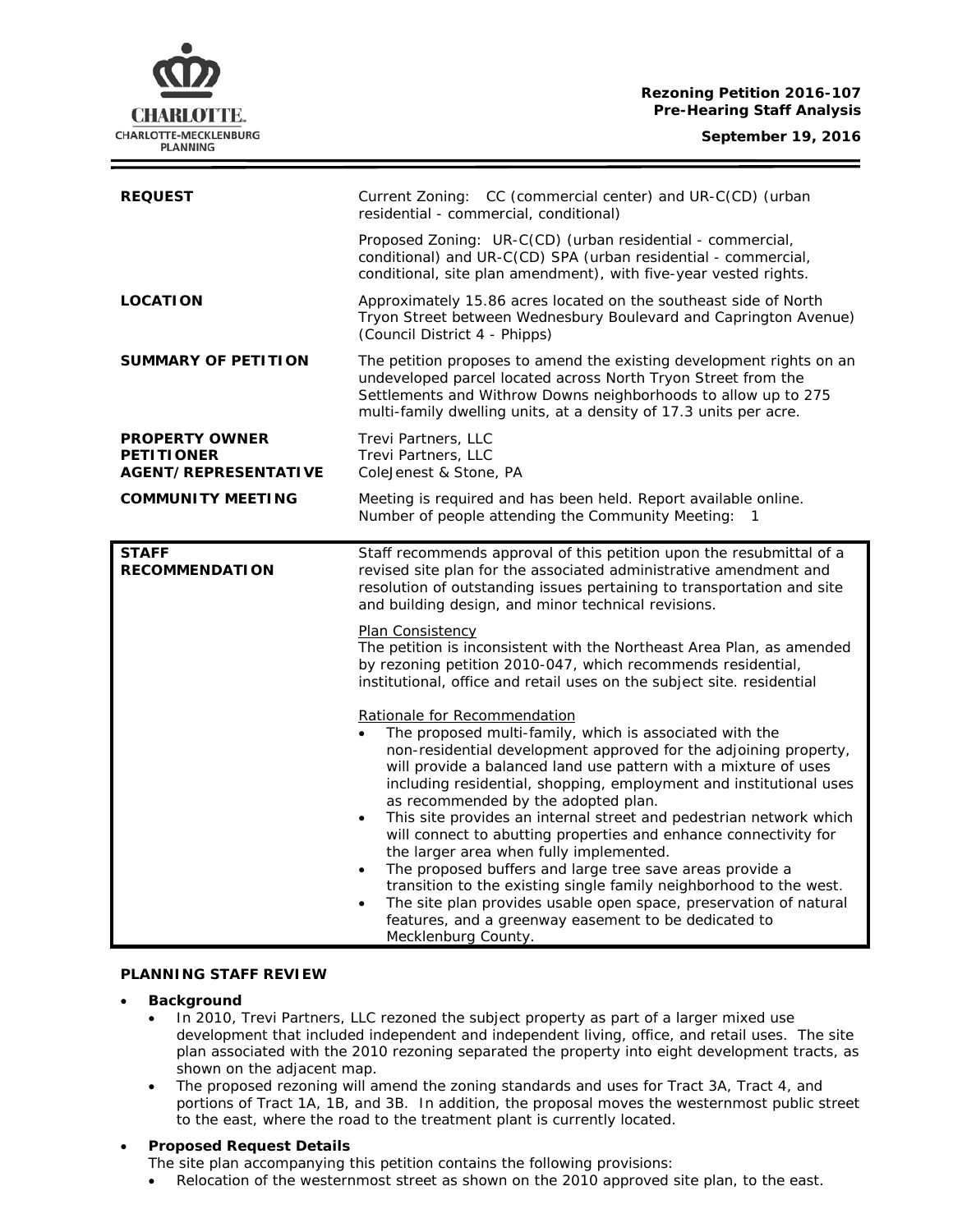- Relocation of the northernmost east/west street to the south and elimination of the second east/west street.
- A maximum of 275 multi-family residential dwelling units in eight buildings, and permitted accessory uses, at a density of 17.34 dwelling units per acre.
- Building height limited to four stories.
- A minimum 30 percent of a building façade abutting a public or private street will be comprised of brick, natural stone or equivalent or better material approved by the Planning Director. Vinyl is prohibited as an exterior building material except for soffits and trim.
- Buildings will be arranged and oriented to front network required public and private streets, and will provide a minimum of 50 percent of the total street frontage on the site.
- Building placement and site design will focus on and enhance the pedestrian environment.
- Building massing will be designed to break up long monolithic building forms. Architectural elevations will be designed to create visual interest and roof form/roof lines will be designed to avoid the appearance of a large monolithic roof structure.
- Site access will be off US Highway 29 via a proposed private driveway and a public road.
- A ten-foot wide multi-use path will be provided along the site's frontage on US Highway 29.
- Dedication and conveyance of an interior located 20-foot wide greenway easement to Mecklenburg County will be provided.
- A minimum 36-inch high masonry screen wall will be installed on the Tract 6 frontage along the public street to the treatment plant.
- A 37.5-foot wide "Class C" buffer will be provided abutting R-3 (single family residential) zoning.

## • **Existing Zoning and Land Use**

- Petition 2010-047 rezoned a total of 68.9 acres to CC SPA (commercial center, site plan amendment), and UR-C(CD) (urban residential - commercial, conditional). The overall site allowed 454 multi-family and skilled nursing units, 70,000 square feet of medial office, a 170-room hotel, a 14,000-square foot adult day care center, a 25,000-square foot wellness center and 110,000 square feet of commercial/retail uses.
- The 15.86-acre subject property was included in that rezoning and is identified as Tract 3A, Tract 4, and portions of Tract 1A, 1B, and 3B. The approved site plan shows only shows water quality buffers and BMP areas on Tracts 3A, 4 and 1A. Uses permitted on Tracts 1A, 1B, and 3B that are part of this rezoning included retail, adult day care, wellness/ medical office, hotel, dependent and independent multi-family residential.
- The subject property is currently vacant.
- Surrounding properties located on the southeast side of North Tryon Street are zoned R-3 (single family residential), UR-C(CD) (urban residential - commercial, conditional), CC (commercial center), B-1 (neighborhood business), and NS (neighborhood services) and are mainly undeveloped except for several retail uses and an eating/drinking/entertainment establishment fronting North Tryon Street, a Charlotte water treatment plant, and scattered single family detached and duplex dwellings.
- Two office buildings in B-1 (neighborhood business) zoning, and a religious institution and single family detached dwellings in R-3 (single family residential) zoning, exist on the northwest side of North Tryon Street.
- See "Rezoning Map" for existing zoning in the area.

## • **Rezoning History in Area**

- There have been no rezonings in the immediate area in recent years.
- **Public Plans and Policies**
	- The *Northeast Area Plan* (2000), as amended by Rezoning Petition 2010-047, recommends residential, institutional, office, and retail uses for the subject property.

## • **TRANSPORTATION CONSIDERATIONS**

- This site is located along a major thoroughfare. This current site plan substantially incorporates CDOT's requests for new public streets, greenway dedication, and a multi-use path along US 29/North Tryon. However, CDOT requests that the multi-use path proposed along the site's US 29 frontage is widened to 12 feet and placed behind an eight-foot planting strip to create a more comfortable path for bicycles and pedestrians.
- See Outstanding Issues, Note 1.

## • **Vehicle Trip Generation:**

## Current Zoning:

Existing Use: 0 trips per day (based on vacant land).

Entitlement: Uses cannot be determined due to the impact of the revised road alignment on the currently approved site plan for the subject site (based on rezoning petition 2010-047). Proposed Zoning: 1,790 trips per day (based on 275 apartment units).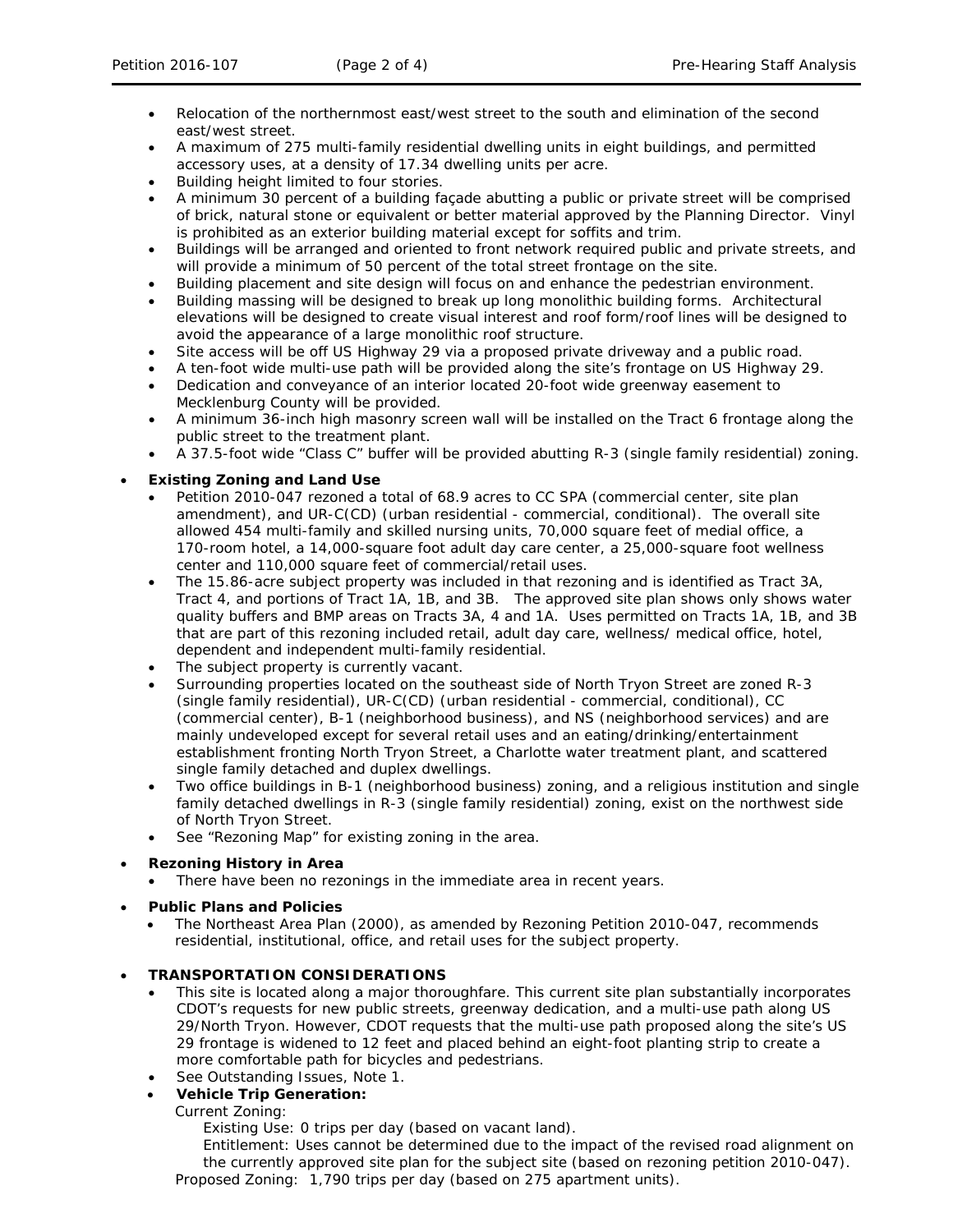**DEPARTMENT COMMENTS** (see full department reports online)

- **Charlotte Area Transit System:** No issues.
- **Charlotte Department of Neighborhood & Business Services:** No issues.
- **Charlotte Fire Department:** No issues.
- **Charlotte-Mecklenburg Schools:** The development allowed under the existing zoning would generate zero students, while the development allowed under the proposed zoning will produce 101 students. Therefore, the net change in the number of students generated from existing zoning to proposed zoning is 101 students. The proposed development is projected to increase the school utilization (without mobile classroom units) as follows:
	- Stoney Creek Elementary from 126% to 134%;
	- James Martin Middle from 87% to 88%; and
	- Vance High from 116% to 118%.
- **Charlotte-Mecklenburg Storm Water Services:** No issues.
- **Charlotte Water:** Charlotte Water has water system availability for the rezoning boundary via an existing 12-inch water distribution main located near the northern corner of the parcel, on North Tryon Street. Sewer system availability for the rezoning boundary is via an existing eight-inch gravity sewer main located within the parcel, located along the creek.
- **Engineering and Property Management:** No issues.
- **Mecklenburg County Land Use and Environmental Services Agency:** No comments received.
- **Mecklenburg County Parks and Recreation Department:** No issues.

### **OUTSTANDING ISSUES**

## Land Use

1. The petitioner should provide a revised administrative amendment, prior to the Zoning Committee Work Session, for the property that was part of rezoning petition 2010-047 but not included with this submittal. The administrative amendment should reduce the total square footage on the remaining portion of the site included in rezoning petition 2010-047. The reduction in square footage should be in proportion to the reduction in acreage for the remainder of property included in the prior rezoning.

#### Transportation

2. The petitioner needs to revise the site plan to include a 12-foot wide multi-use path along the site's US 29 frontage and separated a minimum of eight feet from the closest US 29 travel lane. The multi-use path should maintain profile (i.e. not ramped to pavement) at intersections with right-in/right-out site drives.

Site and Building Design

- 3. Provide and show connections from each building to the sidewalk along the proposed Public Road  $\mathsf{A}$ .
- 4. Provide entrances from the Building 1 and Buildings 3-6 to the sidewalk along the proposed Public Street A.

#### **REQUESTED TECHNICAL REVISIONS**

#### Land Use

5. Delete optional requests as they are not allowed in the proposed district.

### Site and Building Design

- 6. Amend Note 5(c)(iii) to remove reference to the optional provision in Note 2b.
- 7. Clarify if the 20-foot greenway access is an easement or is to be dedicated.

### **Attachments Online at www.rezoning.org**

- Application
- Site Plan
- Locator Map
- Community Meeting Report
	- Department Comments
		- Charlotte Area Transit System Review
		- Charlotte Department of Neighborhood & Business Services Review
		- Charlotte Fire Department Review
		- Charlotte-Mecklenburg Schools Review